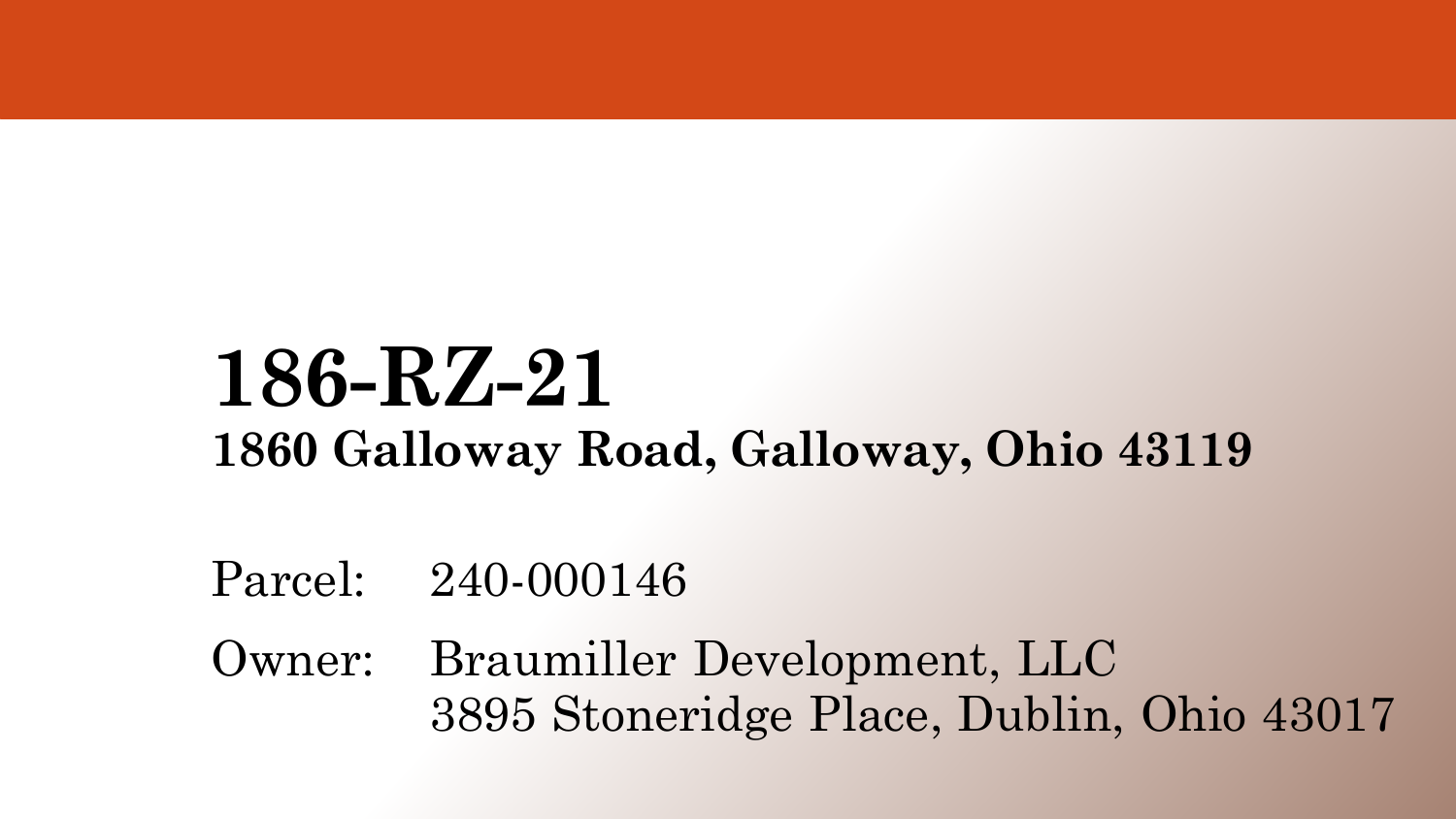#### Location

- $\triangleright$  The property is  $\pm 134.8$  acres located on the east side of Galloway Road.
- The Galloway Sports Complex is located directly across Galloway Road from the site.
- The property is located just north of the railroad tracks and the Little Town of Galloway.

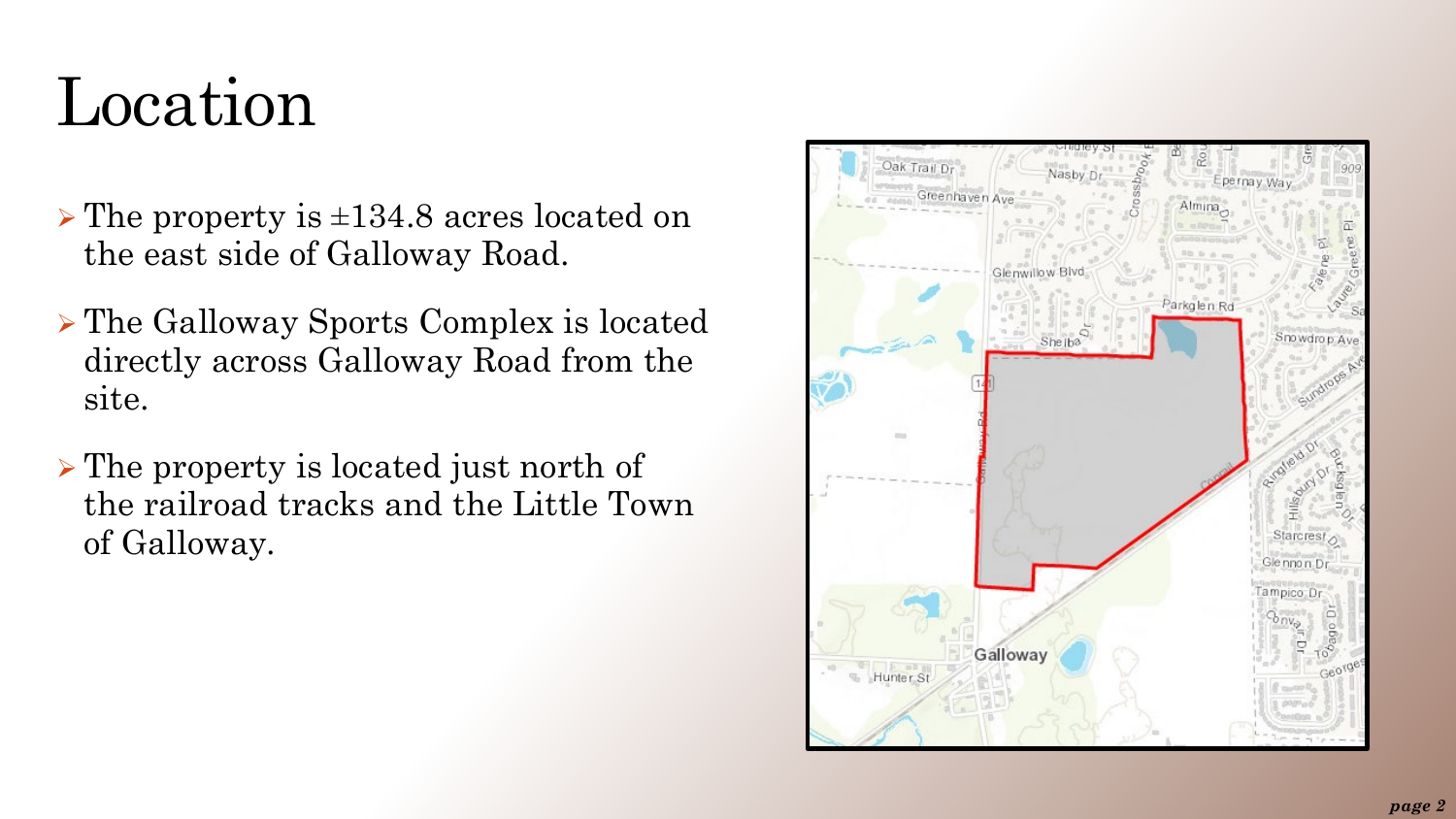# Existing & Surrounding Zoning

The property is currently zoned R-6 (medium density residential), R-8 (high density residential), and GB (general business).

To the North City of Columbus single family homes and East: (Laurel Greene subdivision)

To the South: R-6 (med. density residential) single family homes, General Business, and EU (Exceptional Use – church and parking lot)

To the West: R-6 (med. density residential) single family homes, R-8 (high density residential) single family homes, and the Galloway Sports Complex

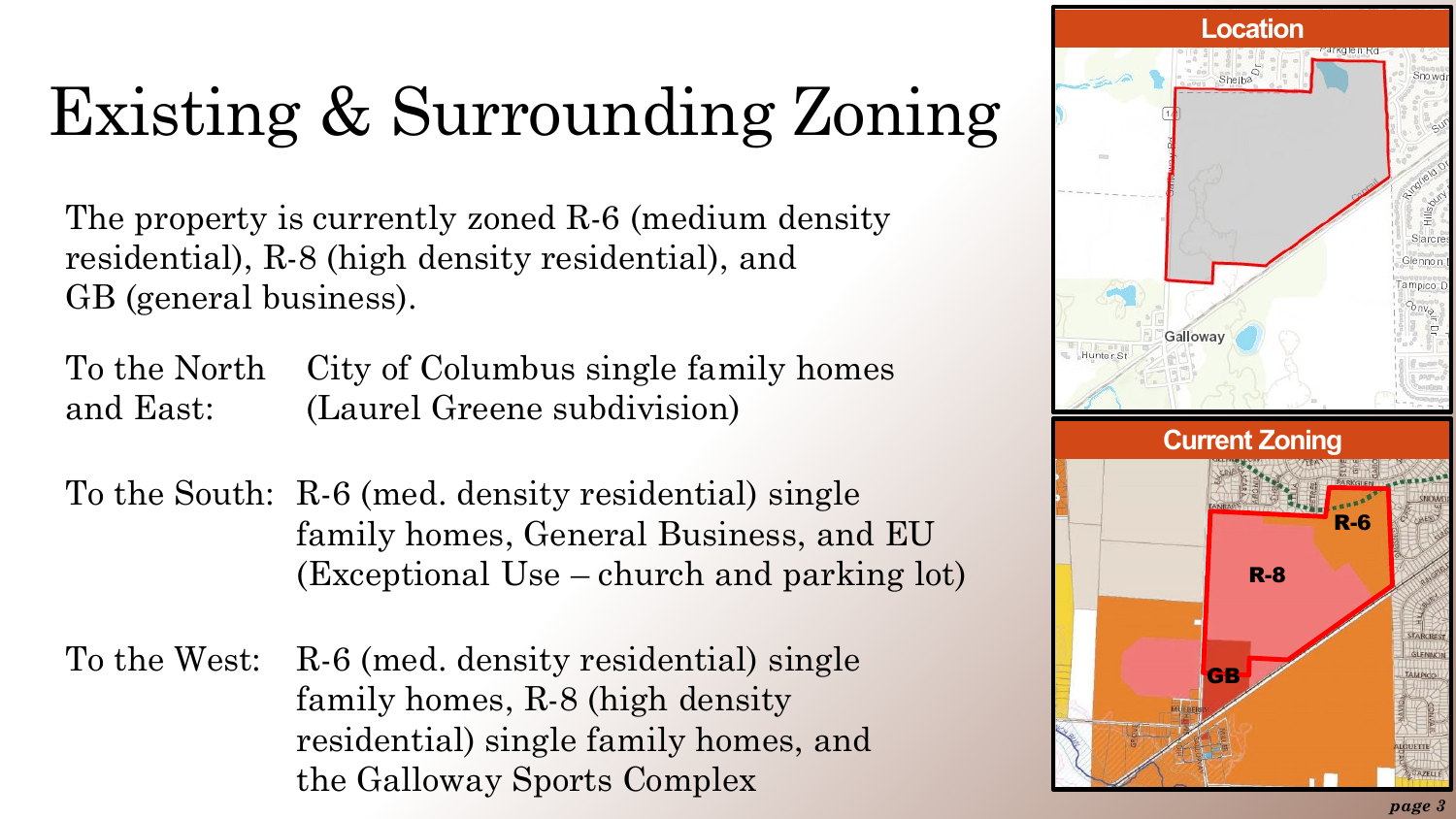# Application Request

- $\triangleright$  Applicant is requesting to rezone  $\pm 134.8$  acres from Medium Density Residential (R-6), High Density Residential (R-8) and General Business (GB) districts to a Planned Unit Development (PUD) district to allow for single-family residential, multi-family residential, and commercial uses.
	- This is a down zoning in density from what the property is currently zoned for.
- Development is proposed to be developed in multiple phases and includes four subareas (A-D), each with unique setbacks, lot coverage, height limitations, and parking requirements.

#### **Current Zoning**  $R-6$ **COLUMBUS**  $R - 8$ **COLLUMBIUS**  $R - 6$  $R-8$ GB. R-6



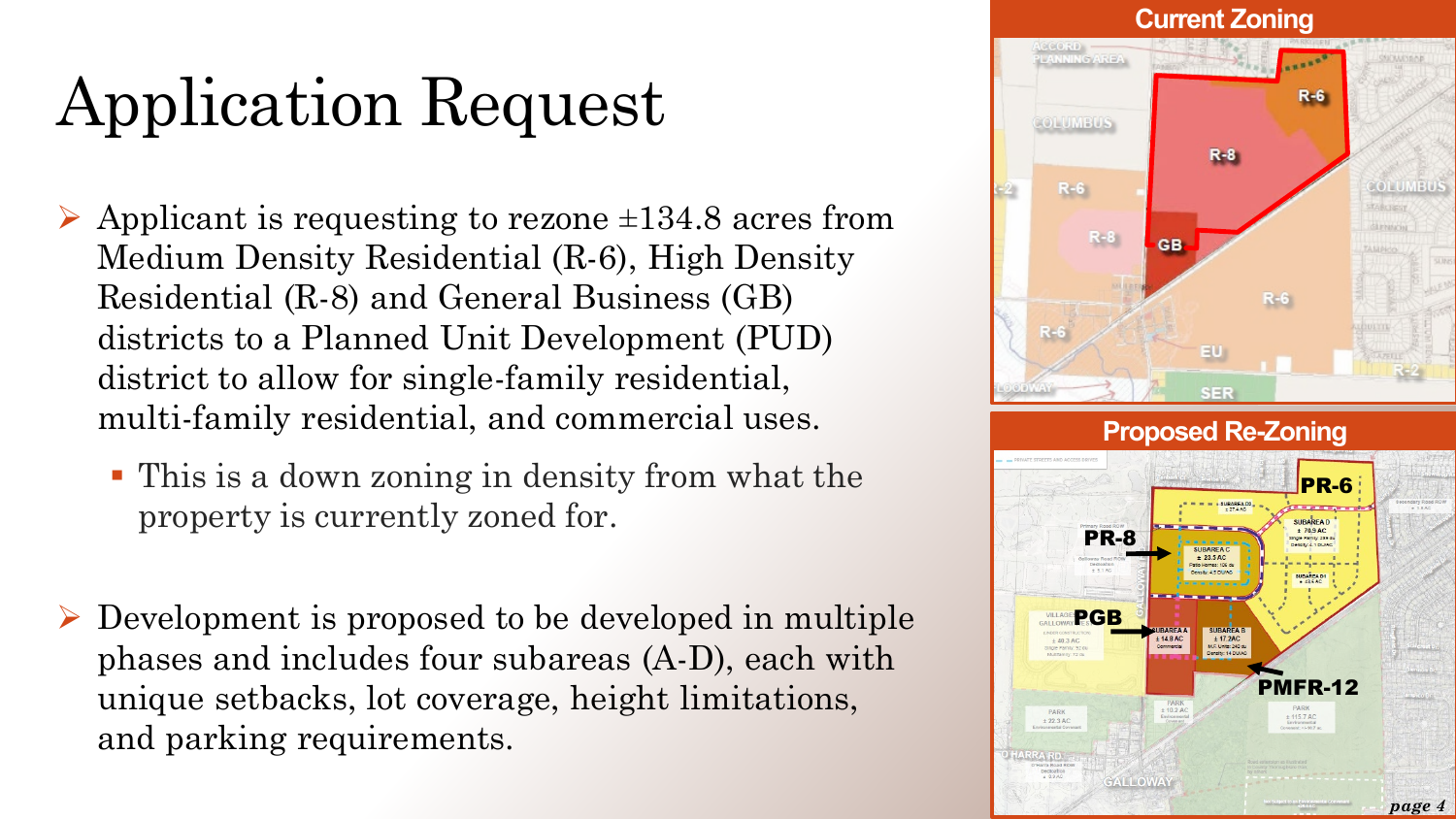

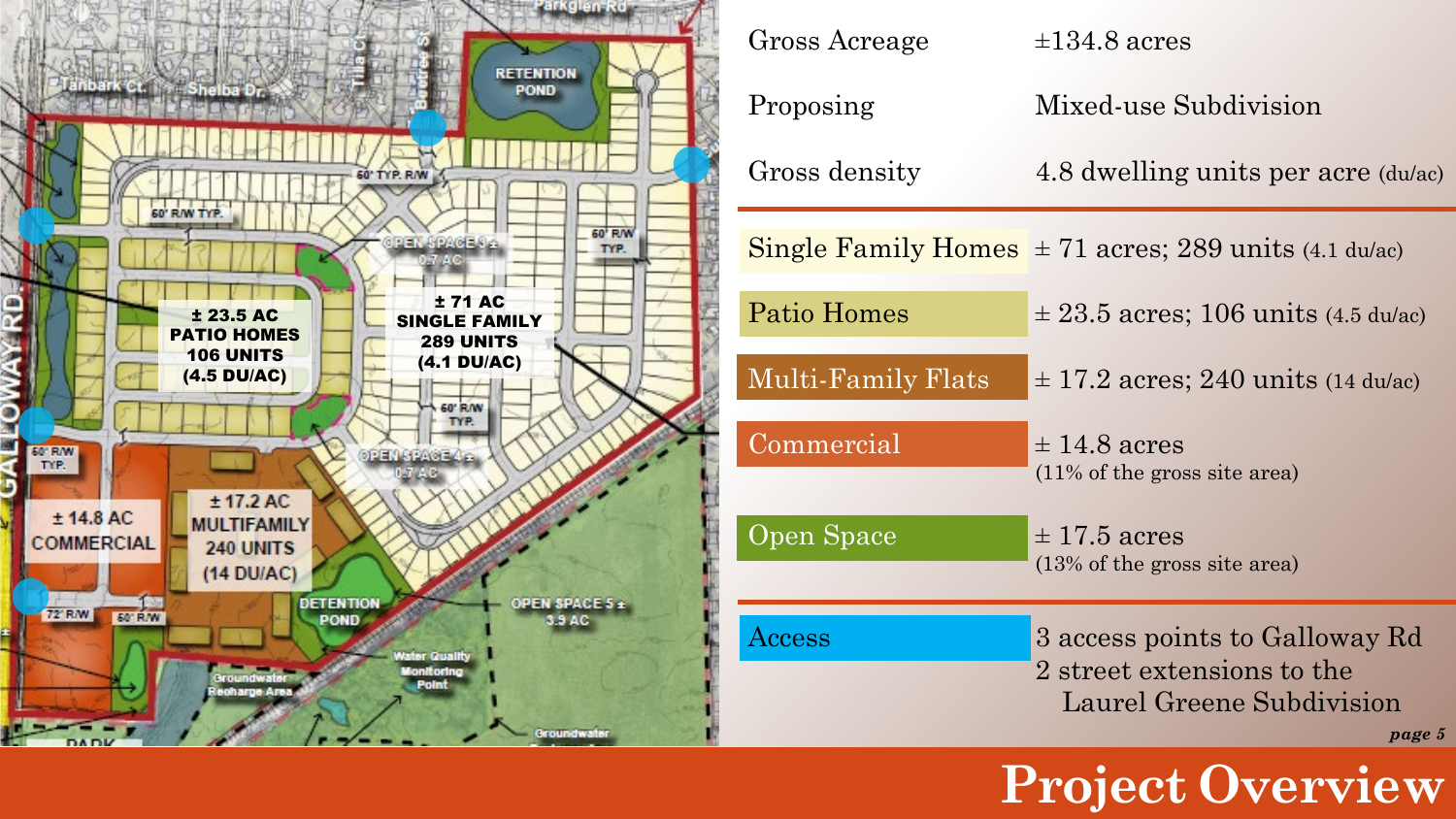#### **Permitted Uses**

- Residential, commercial, manufacturing, public, and quasi-public uses. (Section 1310)
- $\triangleright$  These uses may be combined in the PUD provided the proposed location of the commercial or manufacturing uses do not adversely affect adjacent property, and/or the public health, safety, and general welfare, and that the location of such uses are specified on the final development plan. (Section 1310)

#### **Commercial Uses**

- $\triangleright$  The amount of land devoted to commercial use in a residential-commercial development shall be determined by the Zoning Commission and approved by the Board of Township Trustees (Section 1310).
- $\triangleright$  The Zoning Commission has the ability to limit the development of not more than 8% of the tract to commercial and/or manufacturing uses (Section 1320).
	- The current application proposes 11% of the tract to be commercial.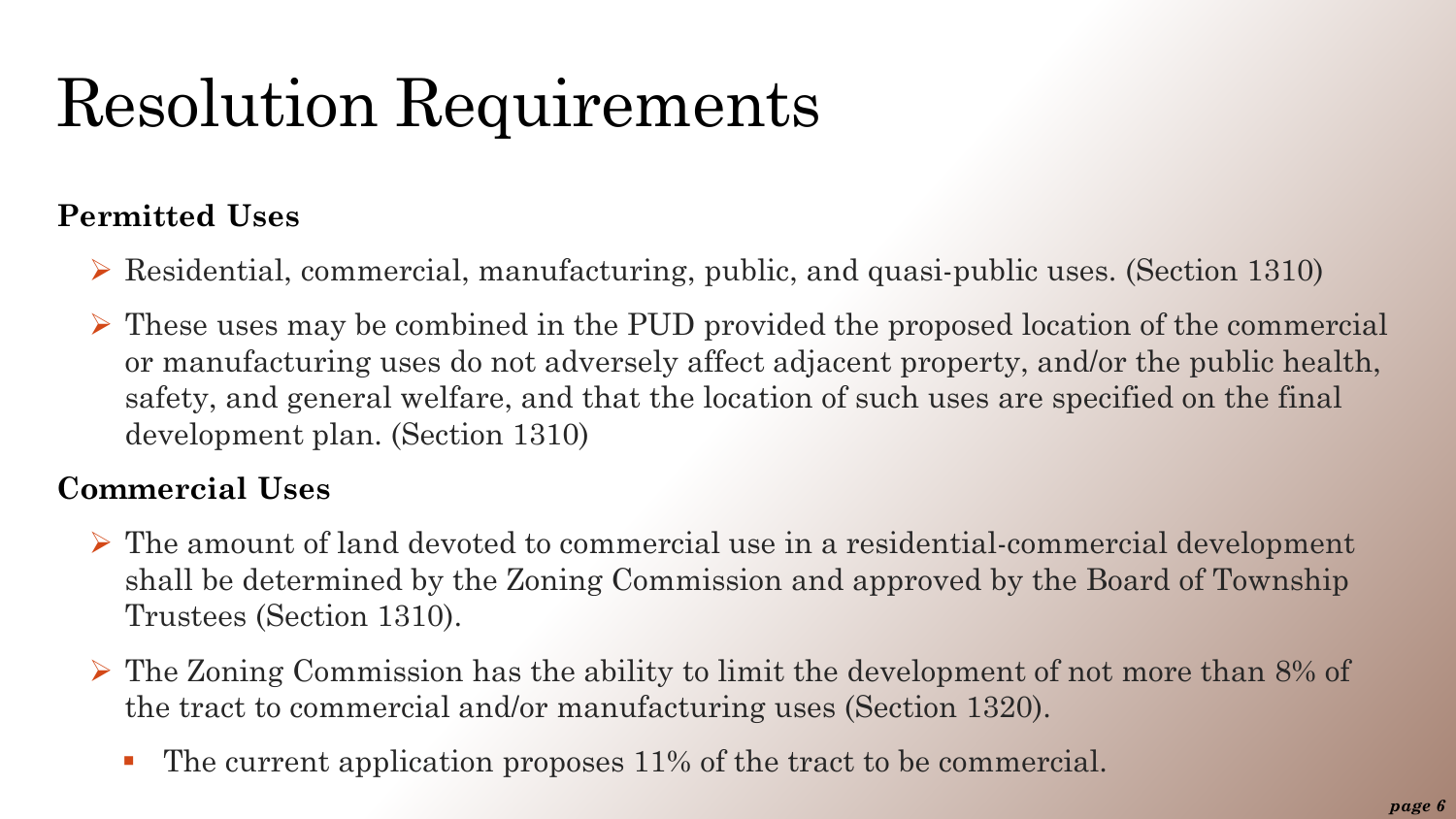| <b>Open Spaces</b>                                                                                                                                                                                                                                     | Required | Proposed                |  |
|--------------------------------------------------------------------------------------------------------------------------------------------------------------------------------------------------------------------------------------------------------|----------|-------------------------|--|
| $\triangleright$ A minimum of 20% of the land developed in any<br>planned unit development project shall be reserved<br>for common open space and recreational facilities<br>for the residents or users of the area being<br>developed. (Section 1322) | $20\%$   | 13%                     |  |
| $\triangleright$ All properties shall be within 600ft of common<br>open space. (Section 1326)                                                                                                                                                          | $600$ ft | up to approx.<br>1200ft |  |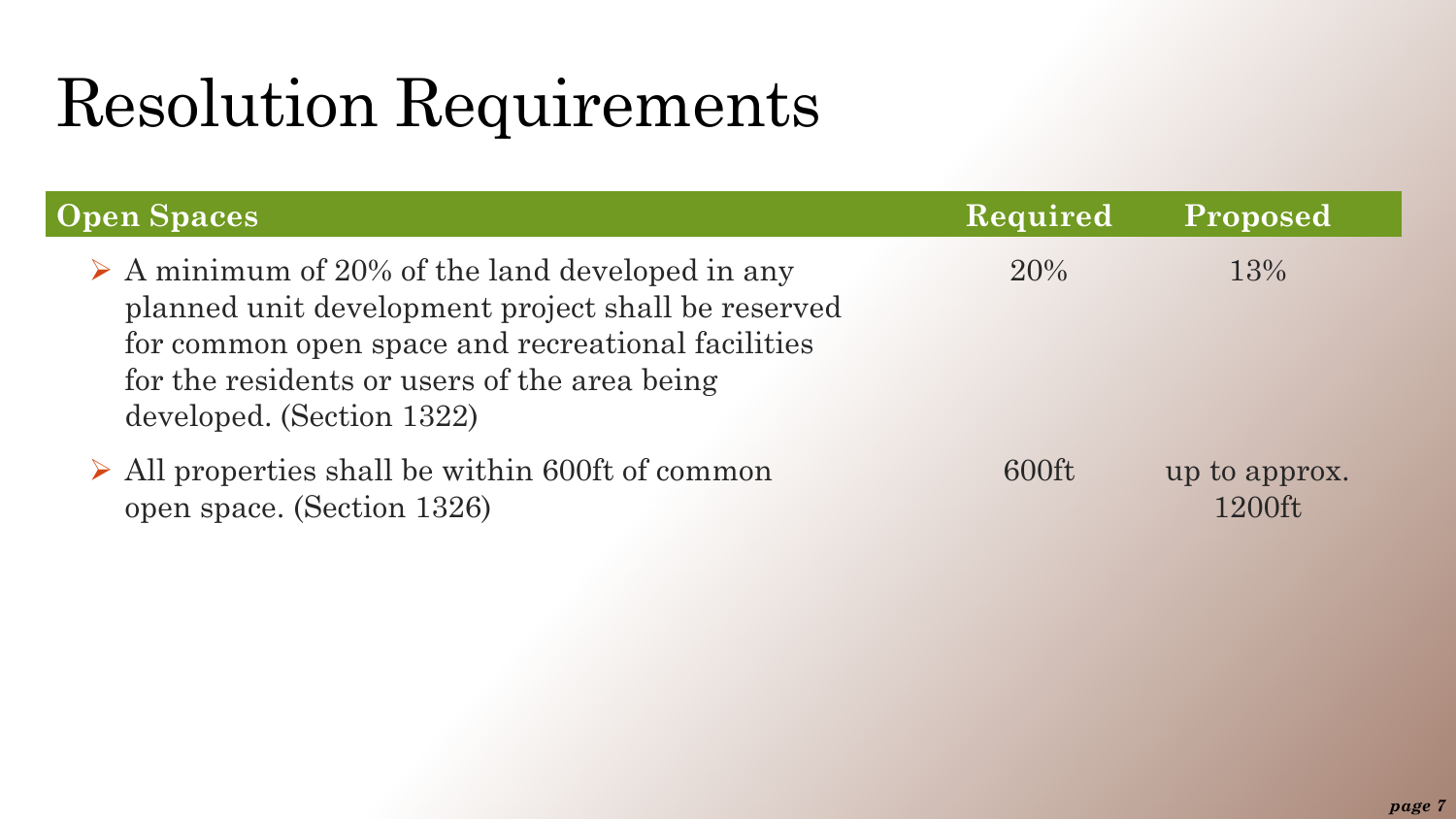| <b>General Business District Setbacks</b>                                                                            | Required | Proposed           |  |
|----------------------------------------------------------------------------------------------------------------------|----------|--------------------|--|
| <b>Front Setback</b><br>$\blacktriangleright$<br>* 30ft from Galloway Road, 10ft from Primary Street                 | $75$ ft  | $30ft*$<br>$10ft*$ |  |
| Side Setback                                                                                                         | 5ft      | 0 <sup>ft</sup>    |  |
| Maximum Height<br>▶<br>* Front, side, and rear setbacks shall be increased<br>1ft for every 1ft in height over 35ft. | n/a      | $50 \text{ft}^*$   |  |
| <b>Special Setbacks</b> where a business district or<br>use is adjacent to a residential district                    |          |                    |  |
| Side setbacks                                                                                                        | $75$ ft  | $20 \text{ft}$     |  |
| $\triangleright$ Rear setbacks<br>*from Galloway Road                                                                | $75$ ft  | $30 \text{ft}^*$   |  |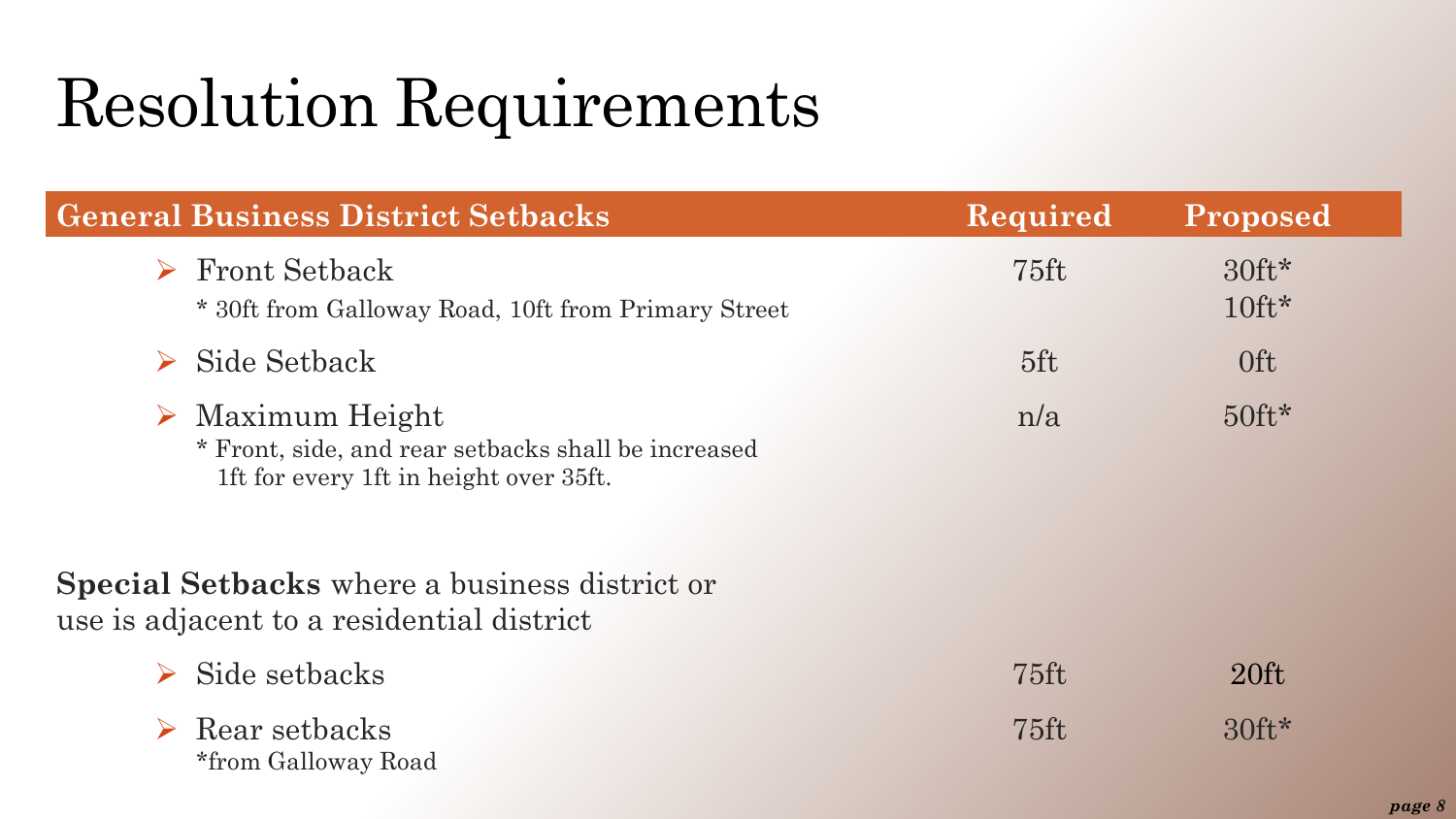|                       | <b>MFR-12 District Setbacks</b>                                                                                                 | Required                | Proposed                  |
|-----------------------|---------------------------------------------------------------------------------------------------------------------------------|-------------------------|---------------------------|
|                       | Front setback                                                                                                                   | 30ft                    | 10ft                      |
| $\blacktriangleright$ | Side setback of one side<br>Sum of both sides<br>* unless otherwise required by residential building code                       | 10ft<br>$25 \text{ft}$  | 10ft<br>10 <sup>ft</sup>  |
|                       | $\triangleright$ Maximum Height<br>* Front, side, and rear setbacks shall be increased<br>1ft for every 1ft in height over 35ft | 35ft                    | $40$ ft*                  |
|                       | <b>MFR-12 Parking</b>                                                                                                           |                         |                           |
|                       | $\triangleright$ Parking spaces<br>* Current code requirement is under review to<br>possibly reduce to 1.5 spaces per unit.     | 2.5 spaces<br>per unit* | 0.8 spaces<br>per bedroom |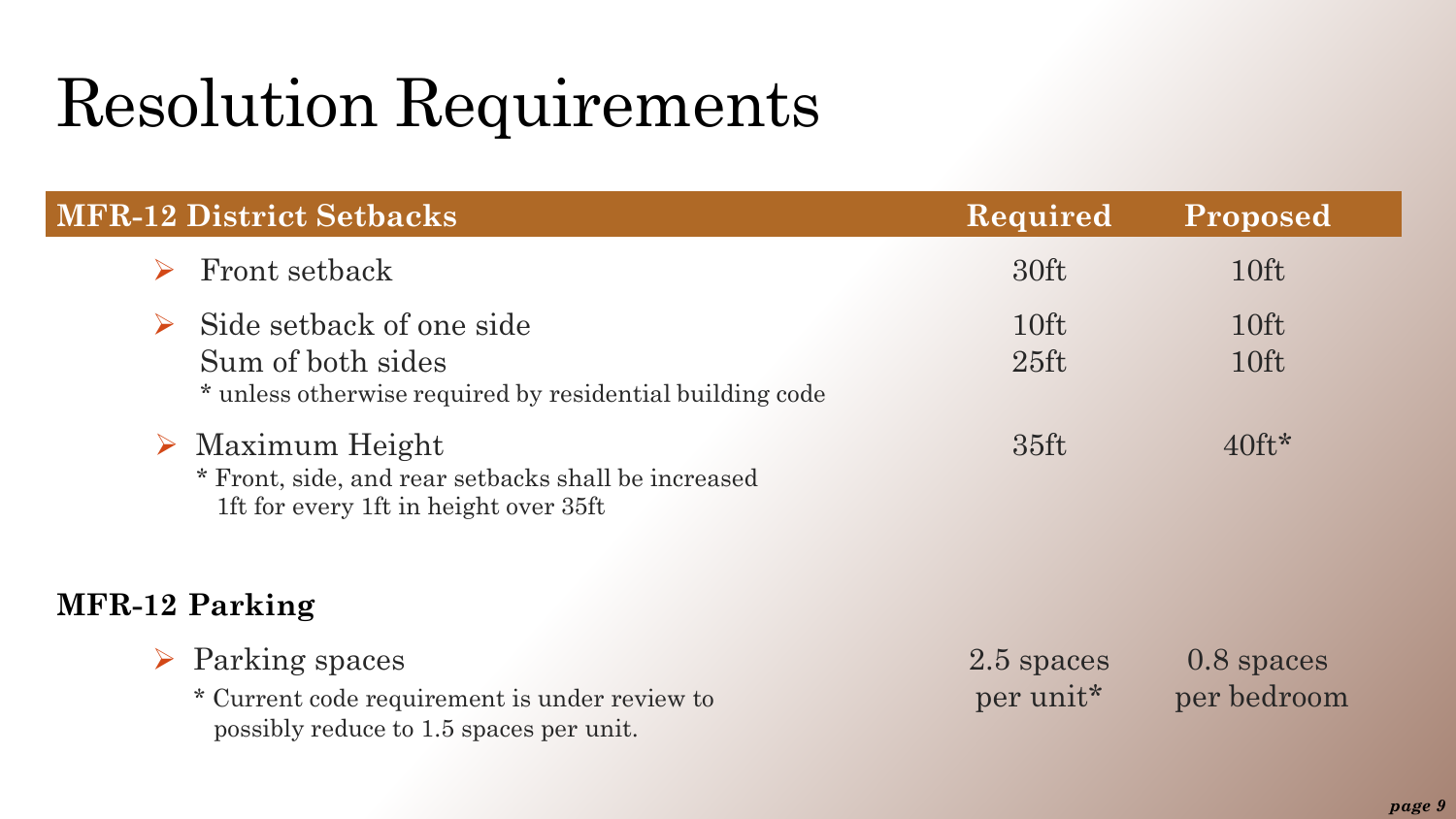| <b>R-8 District Setbacks</b>                                                                         | Required                 | Proposed                  |
|------------------------------------------------------------------------------------------------------|--------------------------|---------------------------|
| Minimum lot width                                                                                    | 80ft                     | 40ft                      |
| <b>Front setback</b><br>Front setback from Primary Street                                            | 30ft<br>30ft             | $20$ ft<br>$25 \text{ft}$ |
| $\triangleright$ Side setback of one side<br>Sum of both sides<br>* Oft on shared side of patio home | 10 <sup>ft</sup><br>20ft | $5ft/0ft*$<br>$5ft/0ft*$  |
| Maximum lot coverage                                                                                 | 33%                      | $44\%$                    |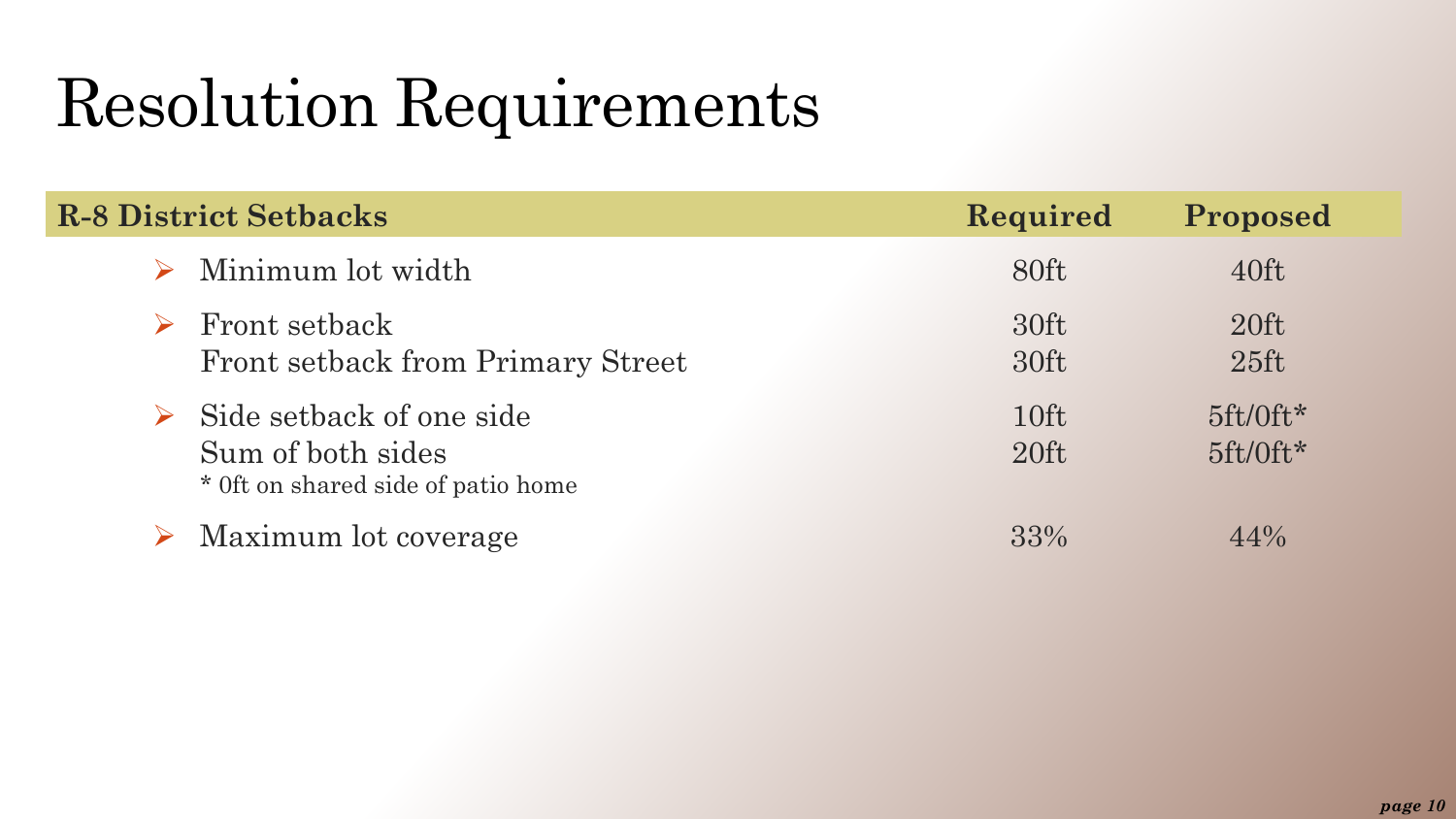| <b>R-6 District Setbacks</b>                                                                                                       | Required              | Proposed                         |  |
|------------------------------------------------------------------------------------------------------------------------------------|-----------------------|----------------------------------|--|
| Minimum lot width                                                                                                                  | 60ft                  | $52 \text{ft}$                   |  |
| Front setback<br>$\triangleright$                                                                                                  | 30ft                  | $25 \text{ft}$                   |  |
| Side setback of one side<br>$\blacktriangleright$<br>Sum of both sides<br>* unless otherwise required by residential building code | 5ft<br>$15 \text{ft}$ | $5 \text{ft}^{\star}$<br>$10ft*$ |  |
| Maximum lot coverage                                                                                                               | 30%                   | 35%                              |  |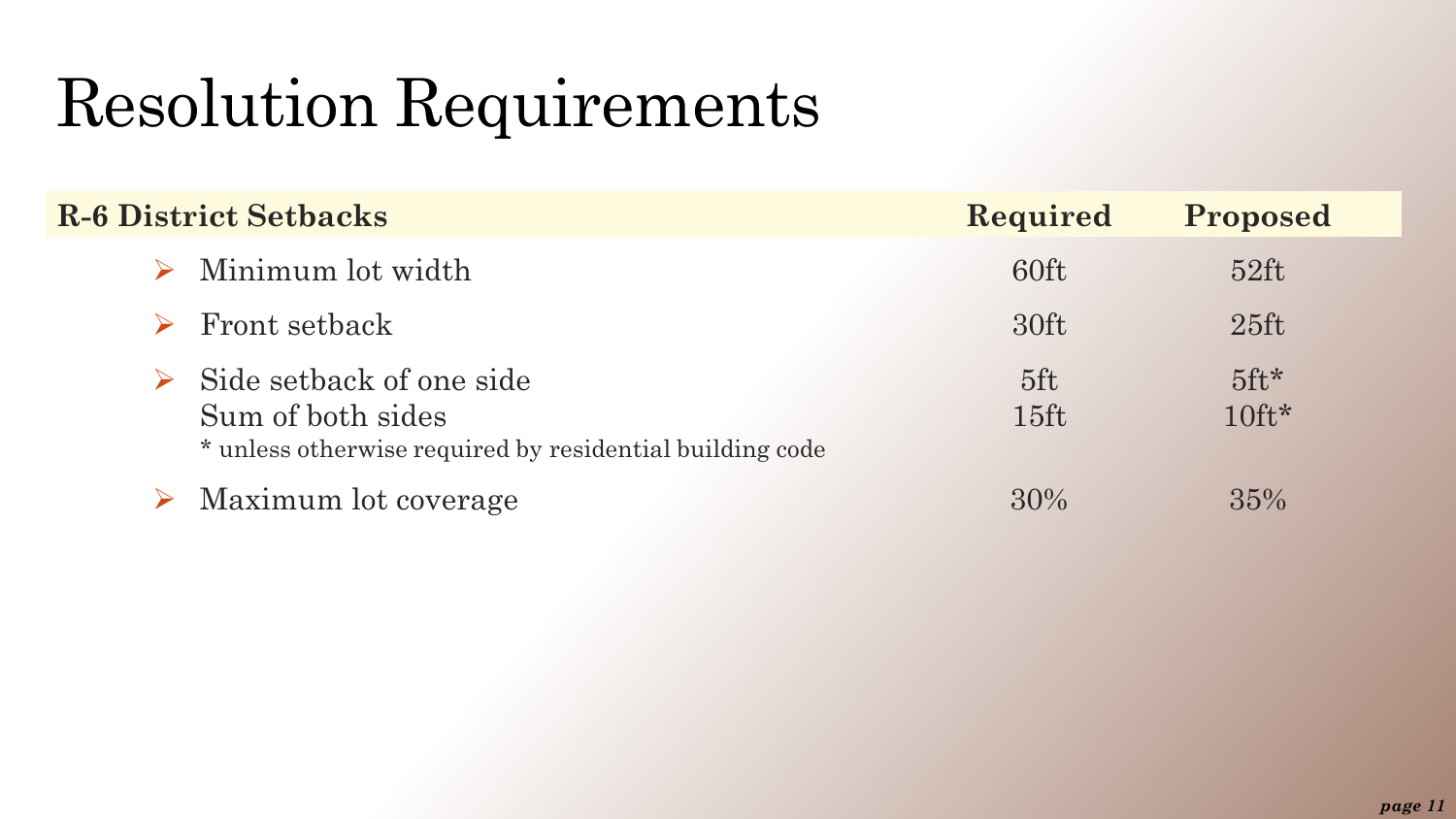#### History

- 2003 Rezoned from Agriculture (AG) District to mixed use of R-6, R-8, and GB by Bethel Road Investment Company. (163-RZ-03 – approved May 28, 2003)
- 2006 Braumiller Development purchased the property.
- 2012 Split off a portion of the bottom of the property and ownership was designated to the City of Columbus as a Park District.
- 11/30/21 Applied for Planned Unit Development (PUD).
- 12/28/21 Zoning Commission did not have a quorum. Placed on following months agenda.
- 1/25/22 Zoning Commission forwarded the application to Franklin County Economic Development and Planning for their recommendation.
- 3/8/22 Big Darby Accord Advisory Panel (BDAAP) recommended conditional approval of the PUD.
- 3/9/22 Franklin County Planning Commission recommended conditional approval of the PUD.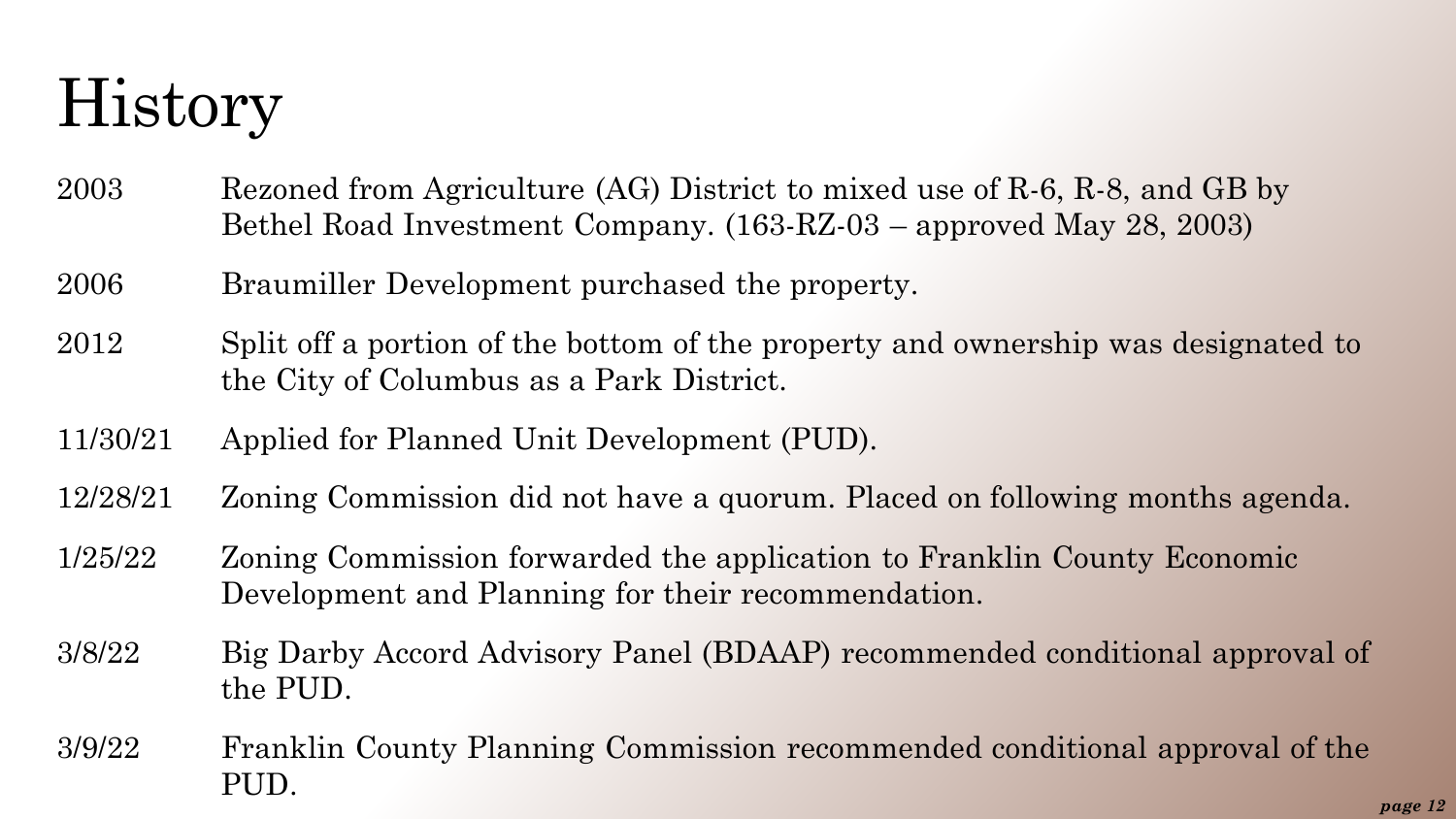#### Prairie Township Comprehensive Plan

This property is recognized as Suburban Edge under the Township Land Use Plan and is suitable for development. It is not categorized as a Conservation Zone.

The Comprehensive Plan establishes priorities that should be incorporated into all development plans in the Township, including diversifying housing mix.

The property abuts existing subdivisions in the Big Darby Accord. Plans are pending final approval or have been recently approved for extensions of central water and sewer services.

#### Big Darby Watershed Master Plan

The Big Darby Watershed Master Plan, recognizes the area as Residential Suburban High Density (5-8 dwelling units per acre).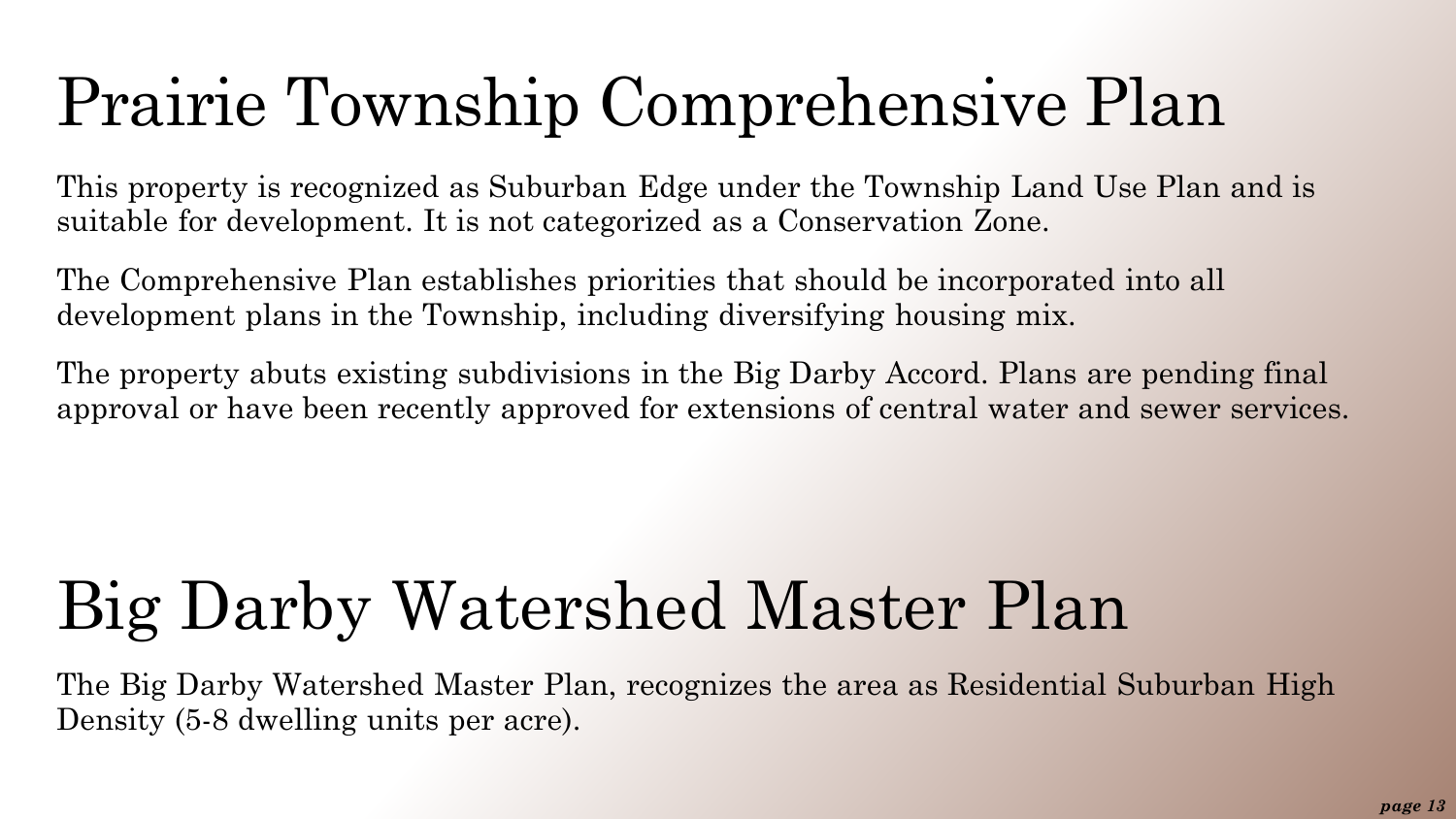# Big Darby Accord Advisory Panel (BDAAP)

The application was heard by The Big Darby Accord Advisory Panel on March 8, 2022. They recommended *approval* with the following conditions:

- 1. The existing agricultural use must stop, and the land be replanted with a cover crop approved by the Franklin Soil and Water Conservation District at the end of the growing season following final Township zoning approval.
- 2. The Development Plan must be updated to reflect the Riparian Setback associated with the stream that ends at the subject site's southern property line and no development is permitted in the Riparian Setback.
- 3. A sidewalk or shared use path must be established that connects the site to the Camp Chase Trail, provided the Franklin County Engineer's office approves this connection in the road right-of-way. Impervious surfaces to be minimized to the extent practicable.
- 4. The applicant must participate in the Darby Revenue Program.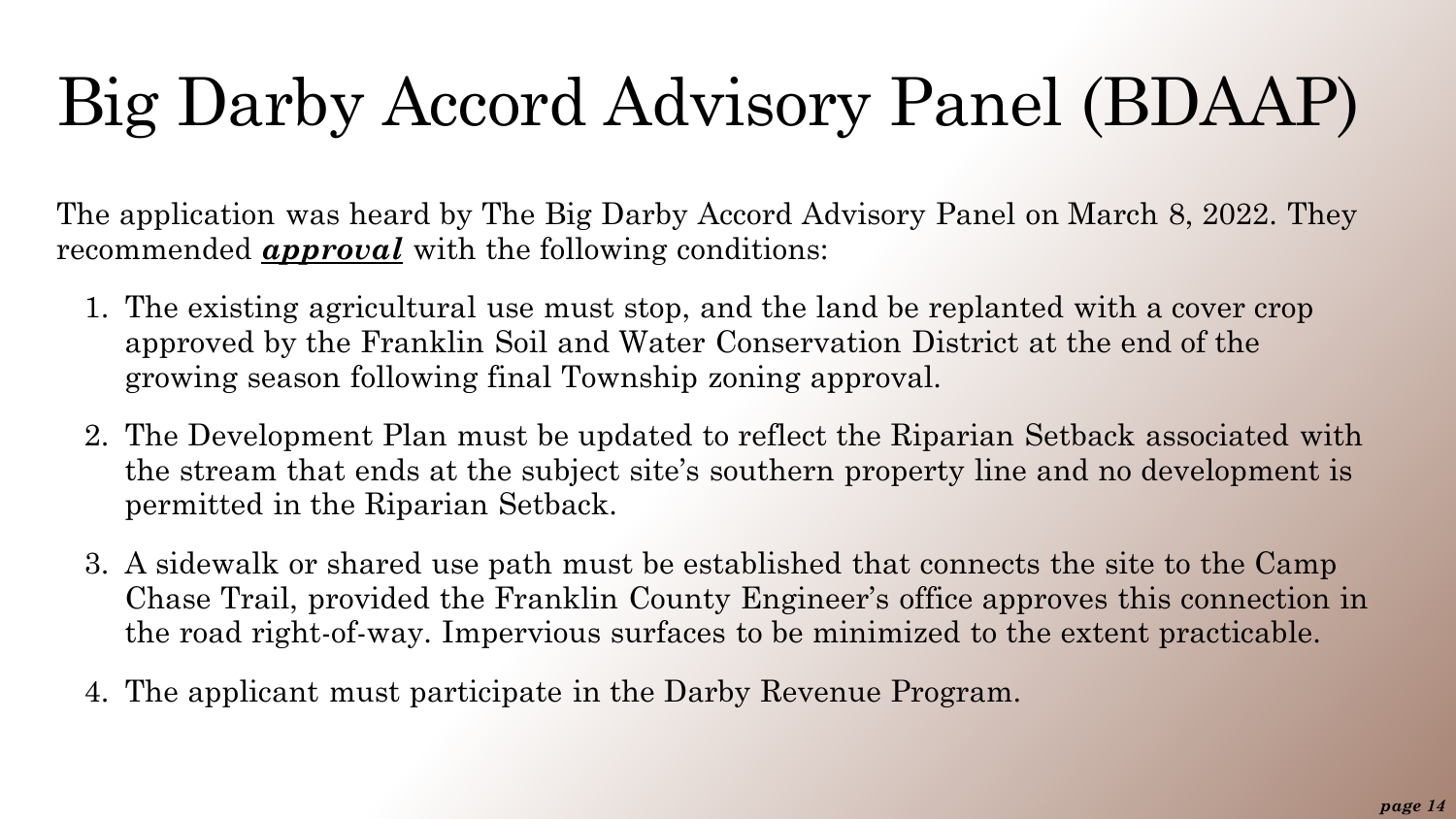### Big Darby Accord Advisory Panel (BDAAP)

- 5. A landscaping plan must be provided for plantings related to multifamily, commercial, and public areas that utilize appropriate species as recommended for approval by the Franklin Soil and Water Conservation district.
- 6. The stormwater from the site should be managed using a suite of BMPs to avoid adverse impacts on the ephemeral stream in the area.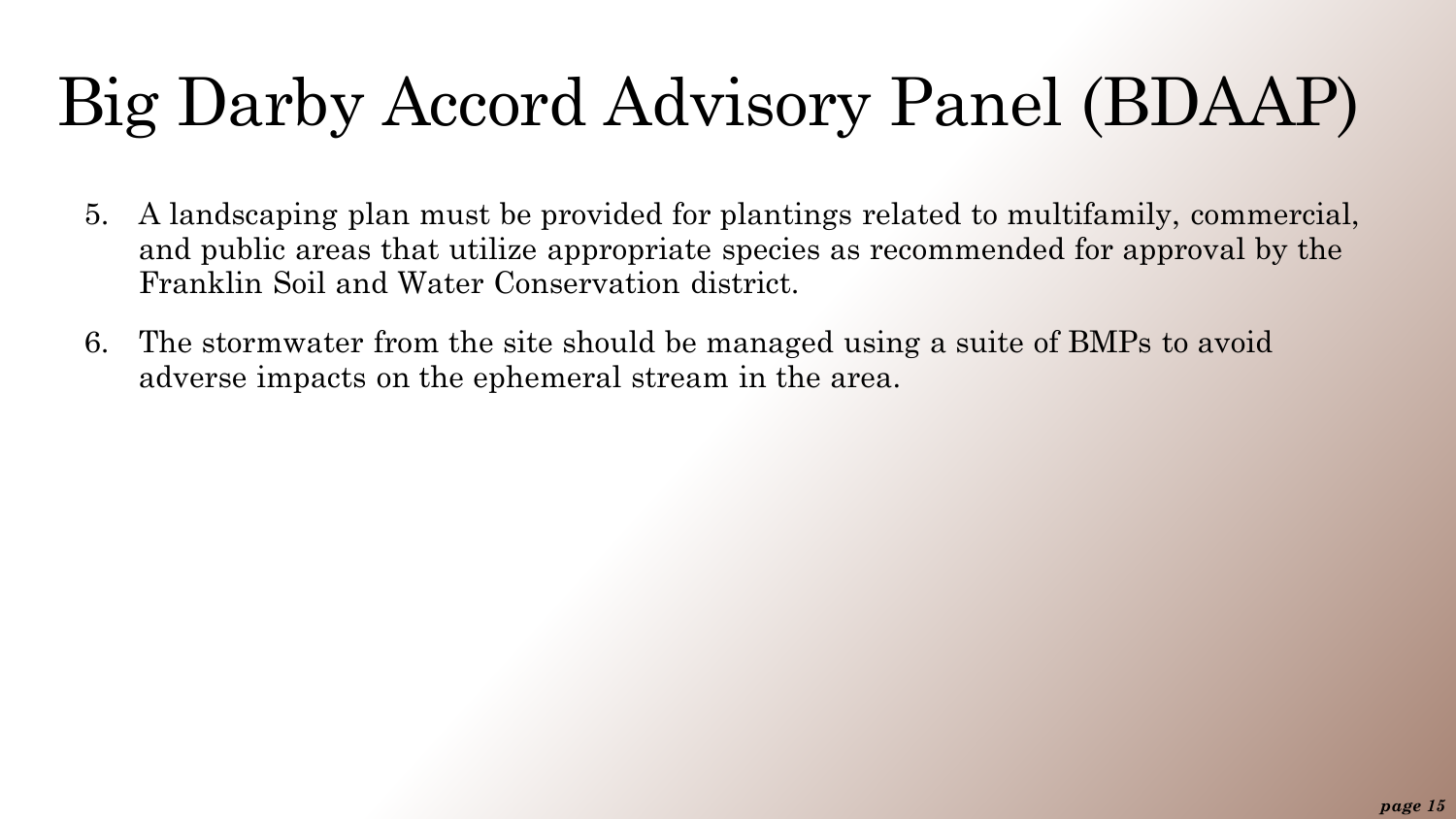#### Franklin County Planning Commission Recommendation

On March 9, 2022, the Franklin County Planning Commission recommended *approval* with the following conditions:

- 1. At the time of filing a Preliminary Plan for the development a drainage plan must be submitted and comply with the Franklin County Stormwater Drainage Manual.
- 2. A Notice of Intent (NOI) and Stormwater Pollution Prevention Plan (SWPPP) must be submitted to OEPA 45 days in advance of construction for the development.
- 3. A sidewalk must be installed on the east side of Galloway Road along the entire frontage of the subject site.
- 4. The existing agricultural use must stop, and the land be replanted with a cover crop approved by the Franklin Soil and Water Conservation District at the **start of construction**. *(varies from BDAAP – there is currently a lease agreement in place)*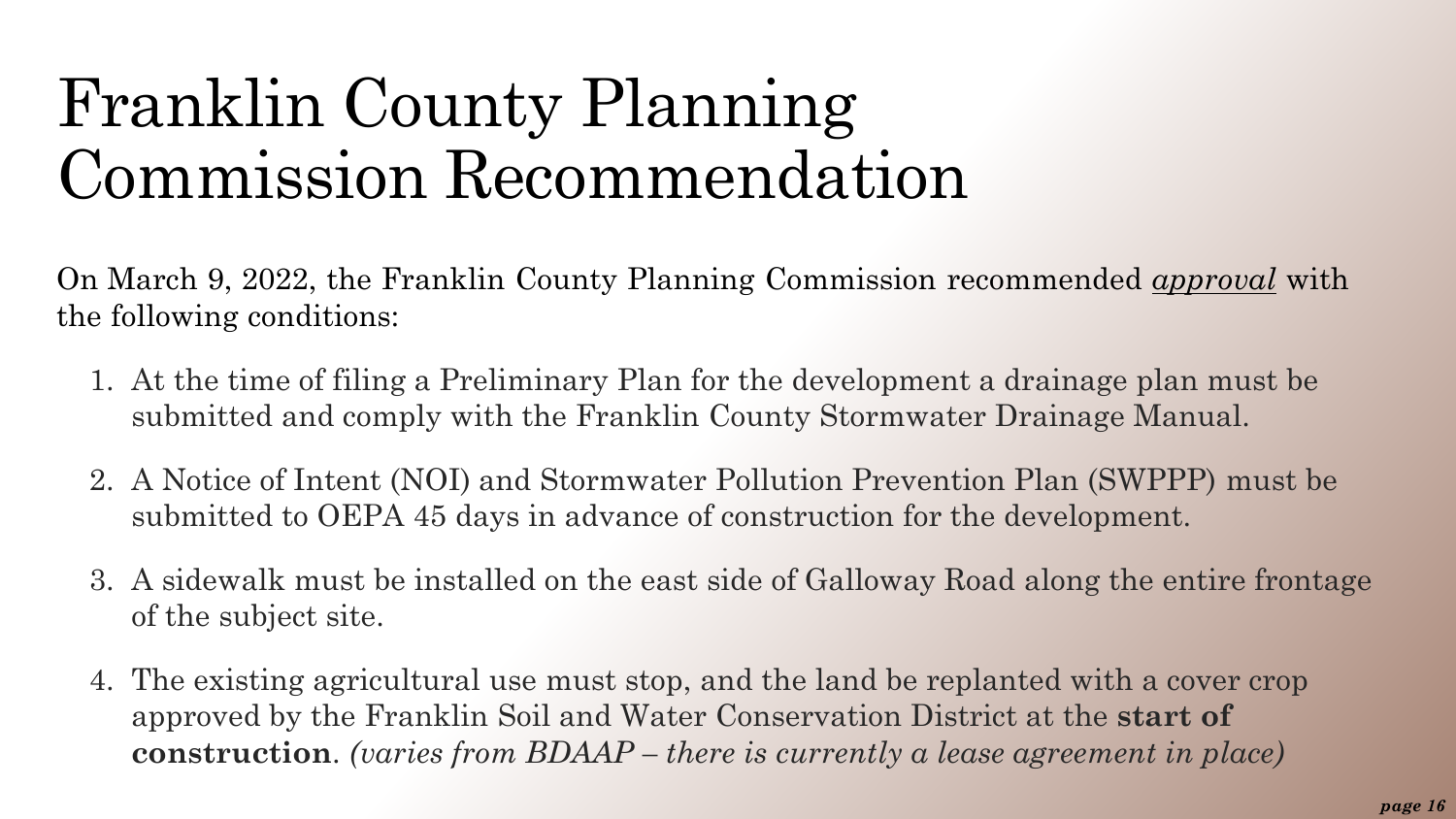#### Franklin County Planning Commission Recommendation

- 5. The Development Plan must be updated to reflect the Riparian Setback associated with the stream that ends at the subject site's southern property line and no development is permitted in the Riparian Setback.
- 6. A sidewalk or shared use path must be established that connects the site to the Camp Chase Trail, provided the Franklin County Engineer's office approves this connection in the road right-of-way. Impervious surfaces to be minimized to the extent practicable.
- 7. The applicant must participate in the Darby Revenue Program.
- 8. A landscaping plan must be provided for plantings related to multifamily, commercial, and public areas that utilize appropriate species as recommended for approval by the Franklin Soil and Water Conservation district.
- 9. The stormwater from the site should be managed using a suite of BMPs to avoid adverse impacts on the ephemeral stream in the area.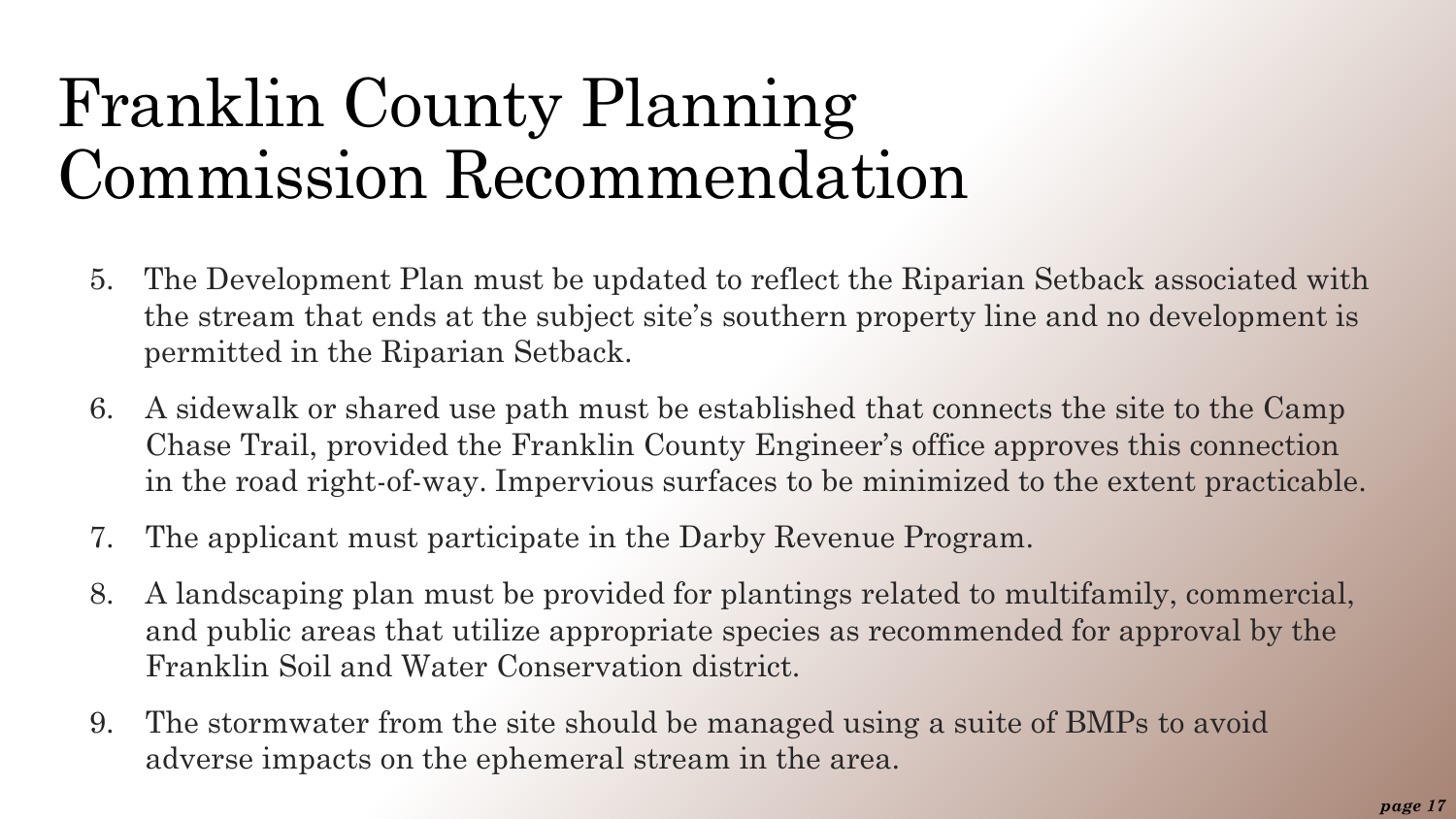### Zoning Commission

• On April 26, 2022 the Zoning Commission voted 3-2 to approve Re-Zoning Application No. 186-ZC-22 with modifications as presented by the applicant.